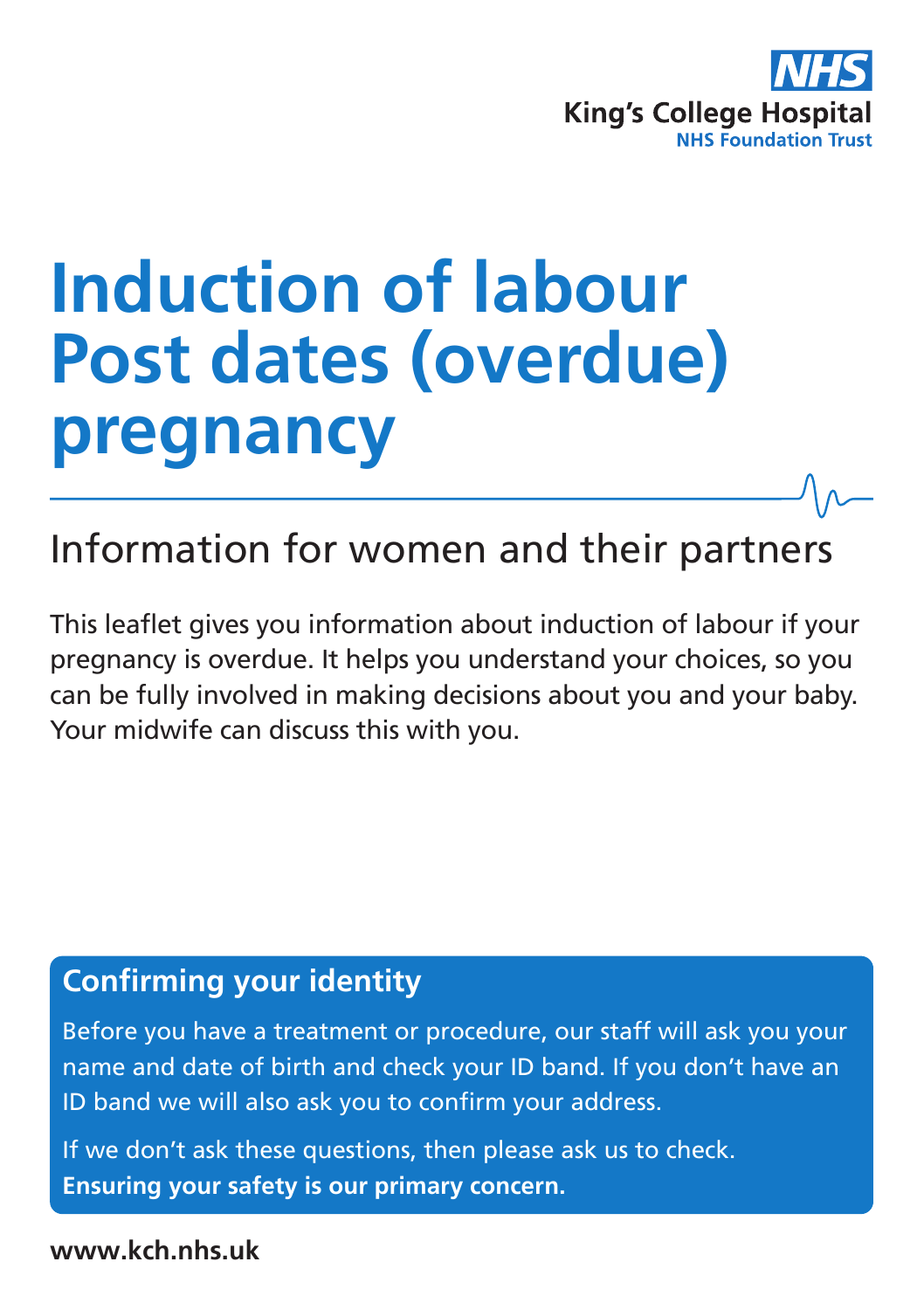# **What is induction of labour?**

Induction of labour is a process used to start labour medically. The aim of induction of labour is to start your contractions, which leads to the softening and opening of your cervix (neck of the womb) so you can give birth to your baby. While in most pregnancies labour starts naturally between 37 – 42 weeks, there are a number of reasons why we recommend induction of labour, the most common of which is being overdue.

When you are induced, it may take several days before you go into labour. During this time you may need a simple analgesia (painkiller) such as paracetamol initially.

Induction of labour is a relatively common procedure. About 1 in 5 women have their labour induced.

# **When is labour induced if my pregnancy is overdue?**

If you are healthy and have had no problems during your pregnancy we will offer you an inpatient or outpatient induction of labour when you have gone 10 – 12 days past your due date (41 weeks + 3 days – 41 weeks + 5 days). Your midwife or doctor will discuss induction of labour with you at your 38 week antenatal check to make sure you know your options and what we recommend if you go over your due date.

## **Why is inducing labour recommended if my pregnancy is overdue?**

Induction of labour is recommended to reduce the small but increased risk of fetal compromise (distress) and serious problems for your baby. Babies born after 42 weeks are more likely to pass meconium (open their bowels) during labour. While this rarely causes a problem, if your baby breathes this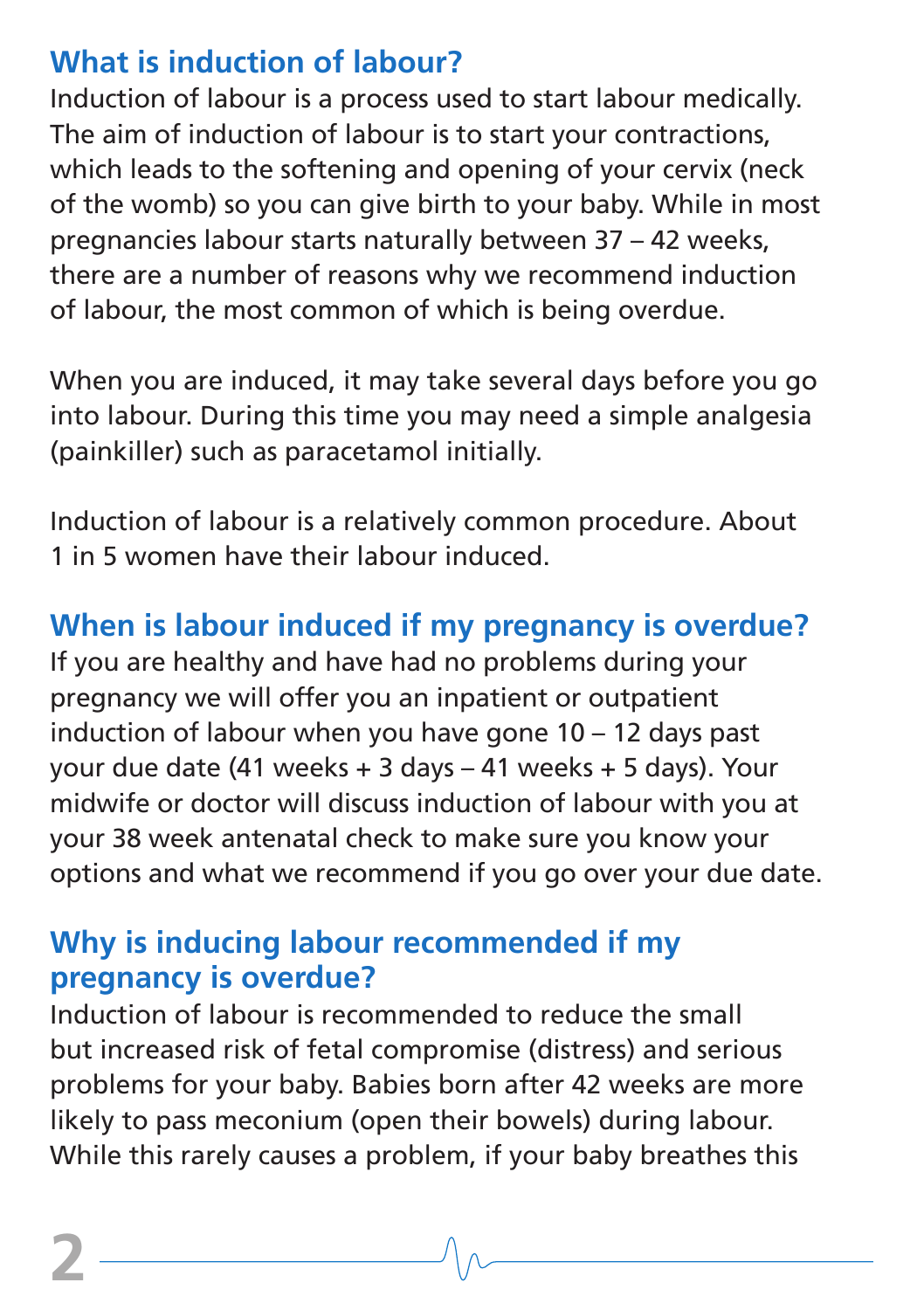into their lungs it can cause a serious breathing problem called meconium aspiration.

Also, if your pregnancy lasts longer than 42 weeks your baby's health is at greater risk because your placenta may not work as well. For example, the risk of stillbirth increases from 1 in 3,000 pregnancies at 37 weeks to 3 in 3,000 at 42 weeks and 6 in 3,000 over 42 weeks.

Although the above risks are very small, we have no accurate way of identifying exactly which pregnancies could have a problem, which is why we recommend you have labour induced before 42 weeks.

## **How is natural labour encouraged?**

Your midwife or doctor will offer you a membrane sweep between 40 and 41 weeks if you are having your first baby and at 41 weeks only if you have had a baby before, as recommended by the National Institute of Clinical Excellence (NICE) 2008.

#### **Membrane sweep**

Membrane sweeping increases the likelihood of labour starting naturally within the next 48 hours and can reduce the need for induction of labour. This involves your midwife or doctor performing a vaginal examination during which a gloved finger is put just inside the Cervix and making a circular sweeping movement to separate the membranes from the cervix. This stimulates the cervix to release labour inducing hormones (prostaglandins) which are naturally produced by the body. A membrane sweep can be done at home, in the antenatal clinic or in the postdates clinic.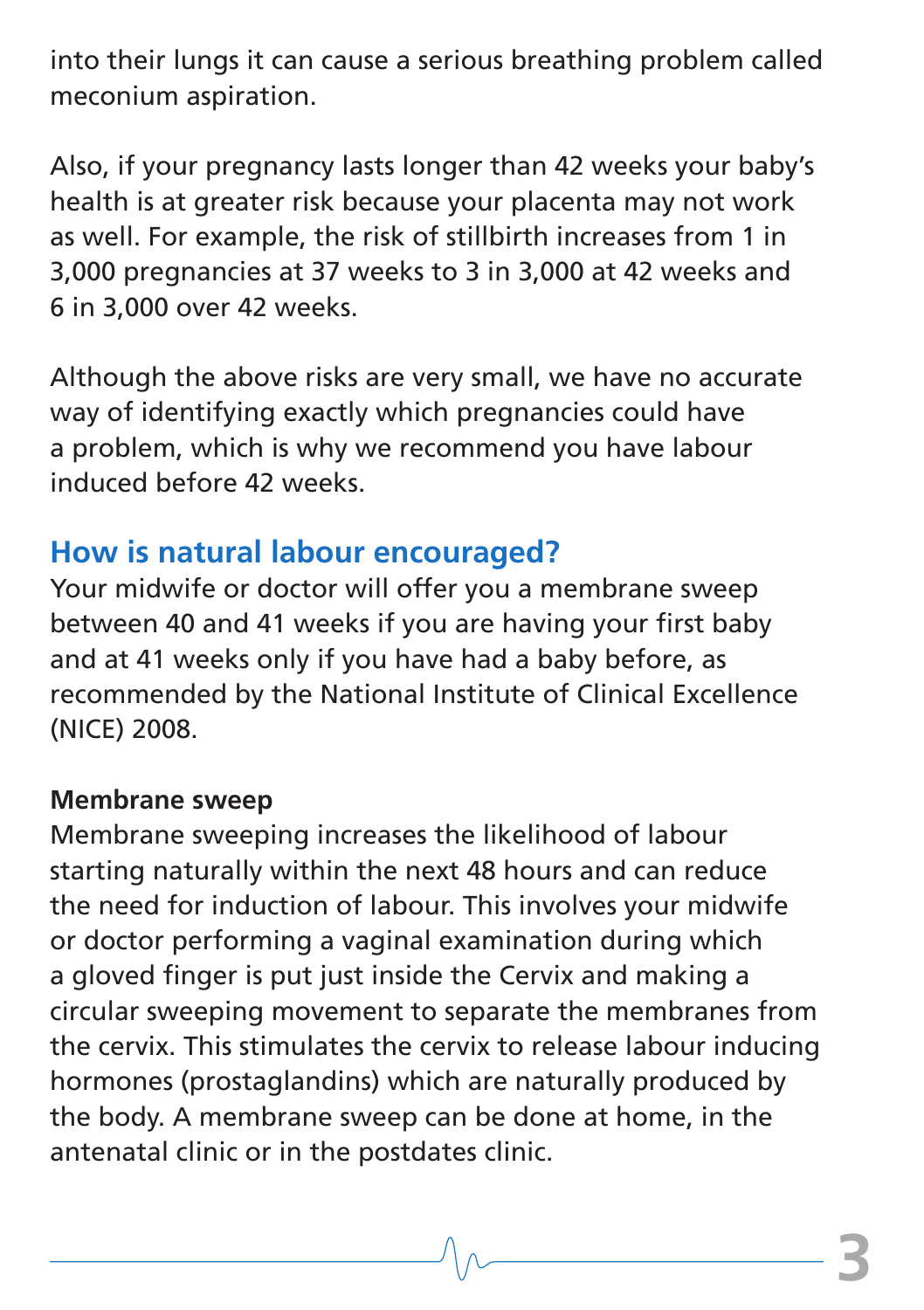The examination may cause some discomfort or a small amount of bleeding (a show) but will not harm your baby. If the bleeding becomes heavy/does not stop you must contact the labour ward.

If labour hasn't started, your midwife or doctor will give you a date to come into hospital for induction.

## **What do I need to do on the day of my induction of labour?**

In most cases, you should call the either labour ward or the postnatal ward at about 8am on the morning of your induction to check a bed is available (please check with your midwife). Occasionally your induction may be delayed until later in the day or the day after because there is no bed available.

You may be suitable for an Outpatient Induction of labour if you have a low-risk pregnancy and meet the specified criteria. This will have been discussed between you and your midwife and further information provided regarding the procedure for the day as this differs to an in-patient induction of labour.

When a bed is available we will ask you to come in as soon as possible, usually by 10am. You are welcome to have a partner or friend come in and stay with you throughout the day (please check with your midwife what the current visiting policy is, as this may vary depending on Government guidance). If you are induced overnight and not in labour we recommend that your partner goes home to rest as we can call them if you go into labour.

**4**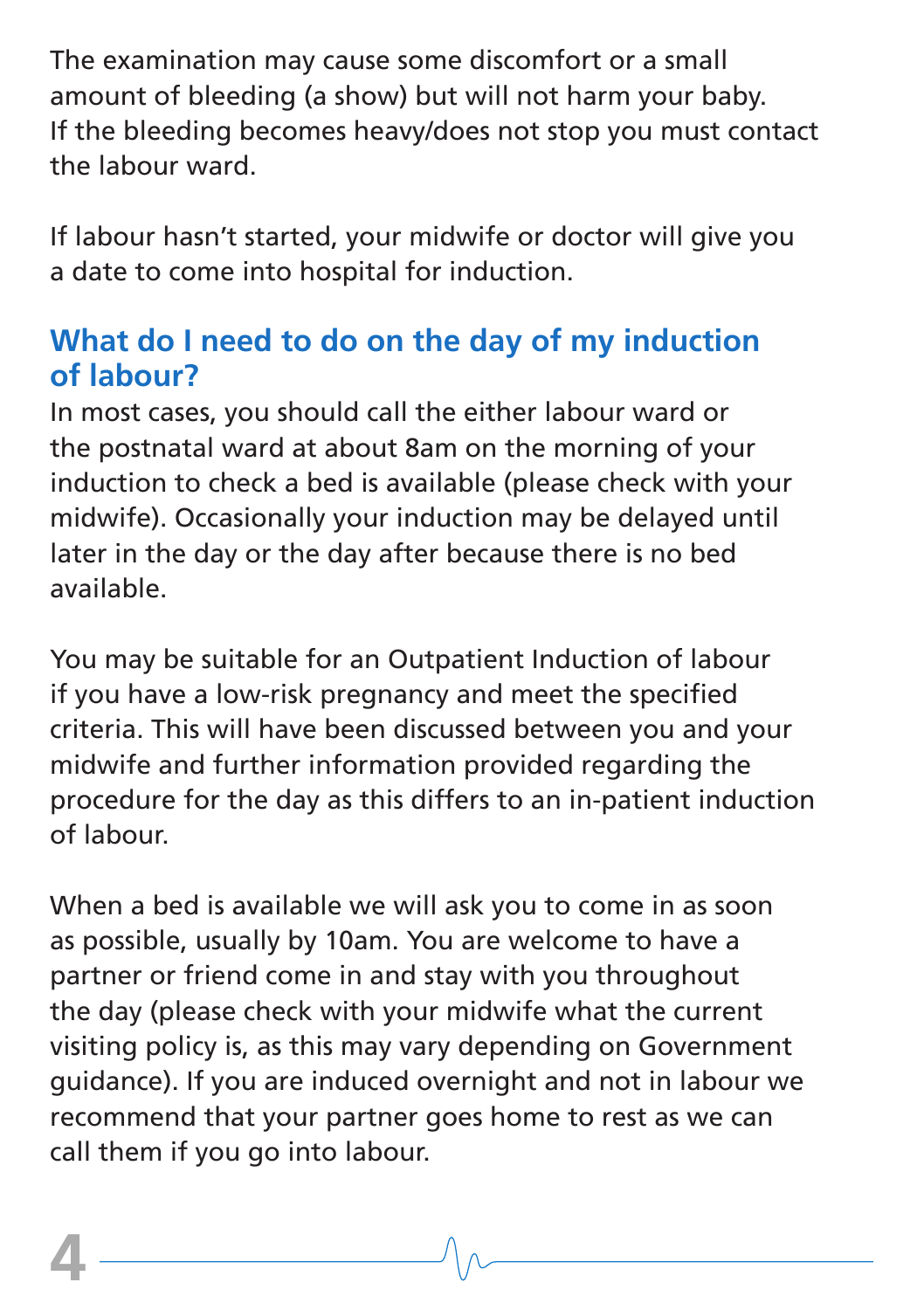## **How is labour induced?**

When you are admitted to the ward the midwife will assess you and monitor your baby for 30 minutes. After this, we will do a vaginal examination to assess your cervix. During this examination we will make a decision with you as to which of the following we will use to try and start your labour.

#### **Insertion of Dinoprostone pessary**

This is a pessary that is attached to a ribbon (like a small tampon). This is easy to remove and is put in your vagina during a vaginal examination. The pessary contains prostaglandin which is gradually released and helps to soften the cervix before labour starts.

We will use a CTG (cardiotocograph) machine to monitor your baby's heart beat and contractions before and after we put in the Dinoprostone pessary. You leave it in place for up to 24 hours and then we remove it. This hormone can sometimes take 24 to 48 hours to start your labour. We may give you more doses.

#### **Dinoprostone vaginal tablets**

Sometimes we may need to give you more doses of prostaglandin. You may have a Dinoprostone pessary inserted followed by a Dinoprostone tablets if labour has not started. Occasionally we just use the Dinoprostone tablets.

#### **Breaking the waters (artificial rupture of the membranes)**

Once your cervix has started to open, we may need to break your waters (artificial rupture of the membranes). Your midwife or doctor will do a vaginal examination and break the membranes. This will not harm you baby.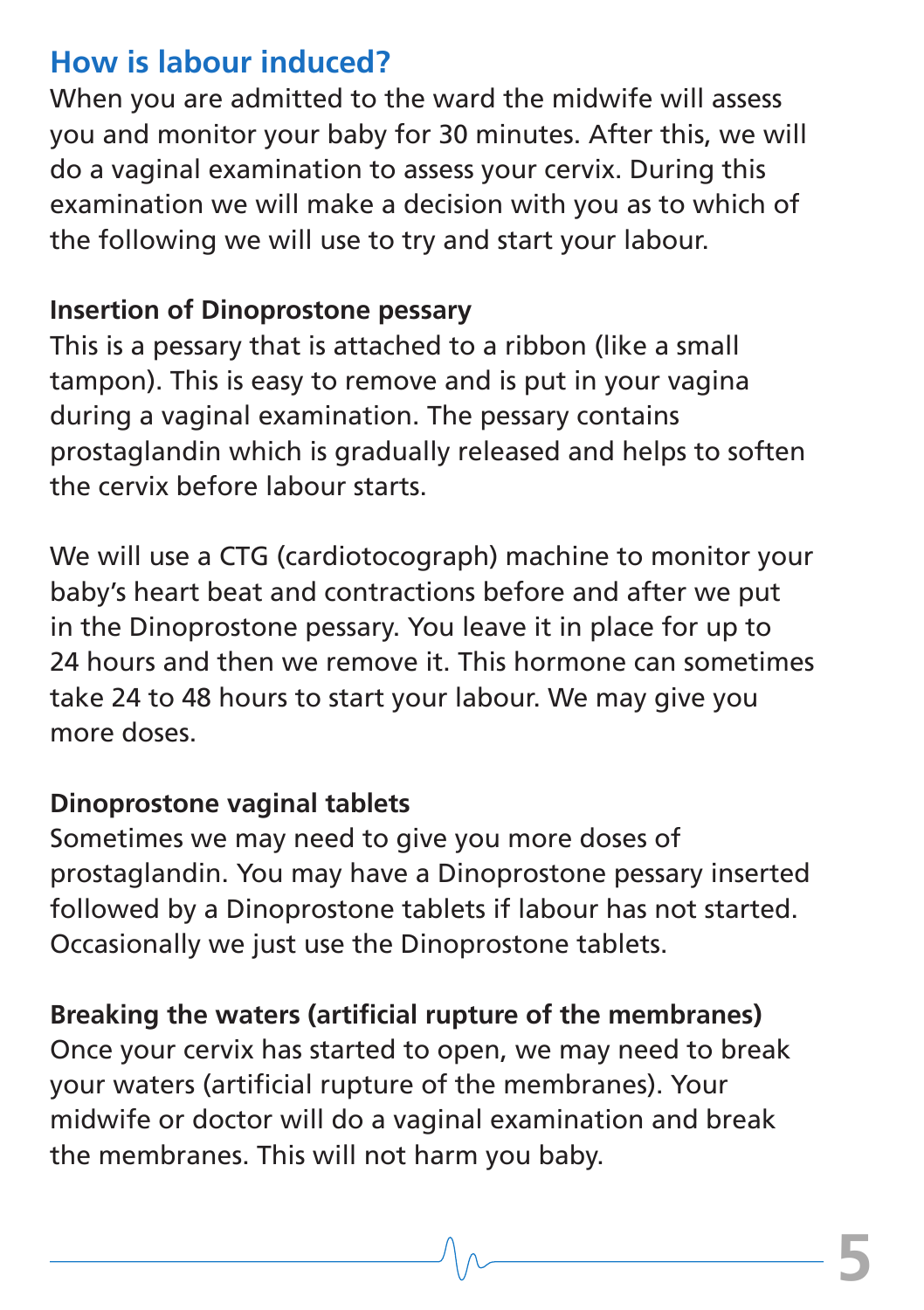#### **Using oxytocin for contractions**

If your contractions have not started, we will offer you a drip of oxytocin. Oxytocin is an artificial form of the hormone oxytocin which starts contractions. We will adjust the rate of the drip so that your contractions become regular and strong to help your labour progress.

# **What happens if I choose to have induction of labour?**

Induction with prostaglandin can be similar to the onset of natural labour. However, if you need an oxytocin infusion this results in a labour that starts more quickly and so you may need to consider pain relief. There is some evidence to suggest that women find induced labour more painful compared to those that have spontaneous labour. A midwife will discuss pain relief with you when you are admitted and will arrange your chosen pain relief when you need it.

When oxytocin is used it is important to monitor your baby's heart beat and contractions continuously (CTG). Your midwife can still help you to move about and get into your preferred position for labour.

Induction may mean it takes several days to go into labour and your midwife will discuss pain relief options with you throughout the process.

A small number of women don't respond to the drugs that we give them and we say that the induction has been "unsuccessful". In these rare cases you will need to have a caesarean section to deliver your baby.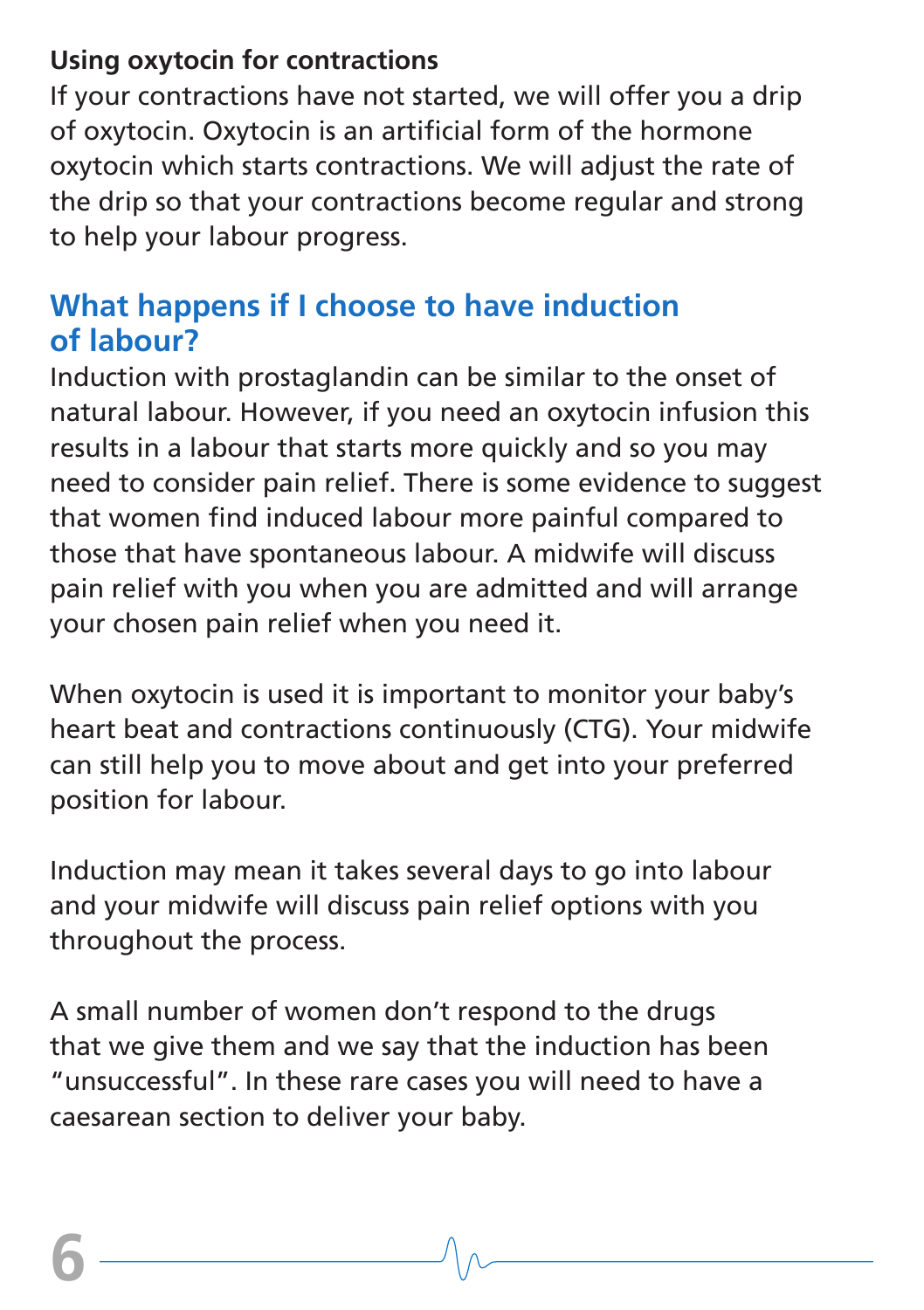# **What happens if I choose not to have induction of labour at 41+3 weeks – 41+5 weeks?**

If you choose not to be induced we will offer you an appointment with a consultant to discuss further management of your pregnancy.

This may involve:

- An ultrasound scan to check your baby's growth, amount of fluid (waters) around the baby and blood flow in the umbilical cord. We may do this scan twice a week to check the amniotic fluid volume.
- Using a CTG machine to check your baby's heartbeat twice a week. This machine assesses your baby's health at that particular time.

### **These checks cannot predict how your placenta will continue to function or how your baby will cope once labour begins.**

If these test results are normal, your baby may still be at an increased risk of problems. After 42 weeks the placenta is less efficient and other complications can still happen.

# **Where can I get more information?**

National Childbirth Trust Helpline: 0300 330 0700 www.nct.org.uk

Royal College of Obstetricians and Gynaecologists www.rcog.org.uk

National Institute of Clinical Excellence (NICE) www.nice.org.uk Search for 'induction of labour'